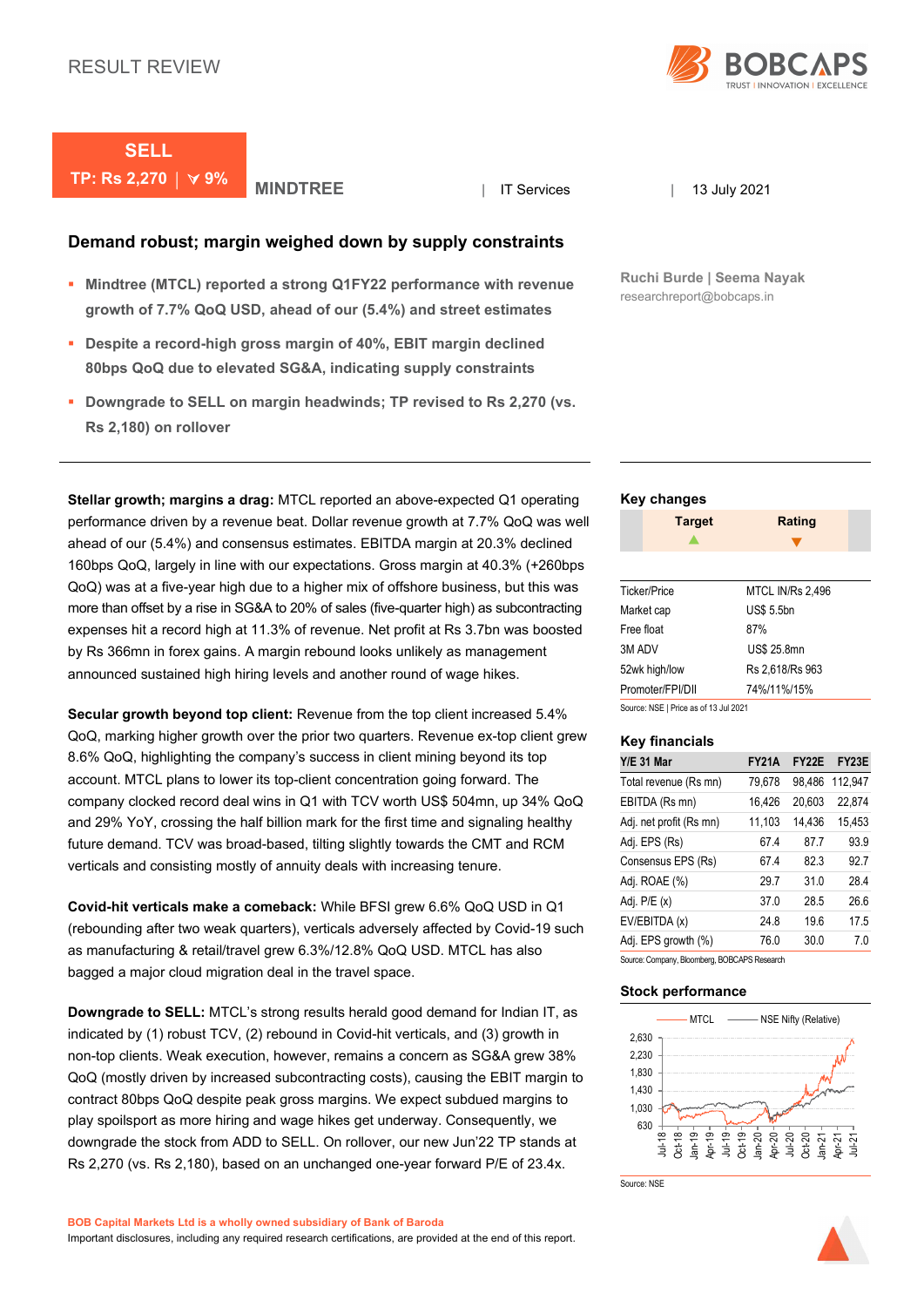

## **Earnings call highlights**

- EBITDA margin declined 160bps QoQ in Q1FY22 owing to the impact of record net employee additions (-170bps impact) and increased visa cost (-40bps), offset by tailwinds from cross-currency benefits, good growth and operational efficiency (+50bps).
- Management plans to sustain the robust hiring momentum and to dole out another round of wage hikes till the mid-management level.
- Attrition was up 160bps QoQ, reaching 13.7% in Q1FY22.
- Utilisation at 83.2% was down 110bps QoQ in Q1 due to the record net addition of 3,442 employees.
- DSO stood at 57 days, down 3 days QoQ.

The L&T Nxt acquisition will be completed in Q2FY22, leading to an increase in amortisation.



### **Fig 1 – Strong start to FY22 Fig 2 – Deal wins cross half a billion mark**



**Fig 3 – BFSI revenue rebounds after two weak quarters** 

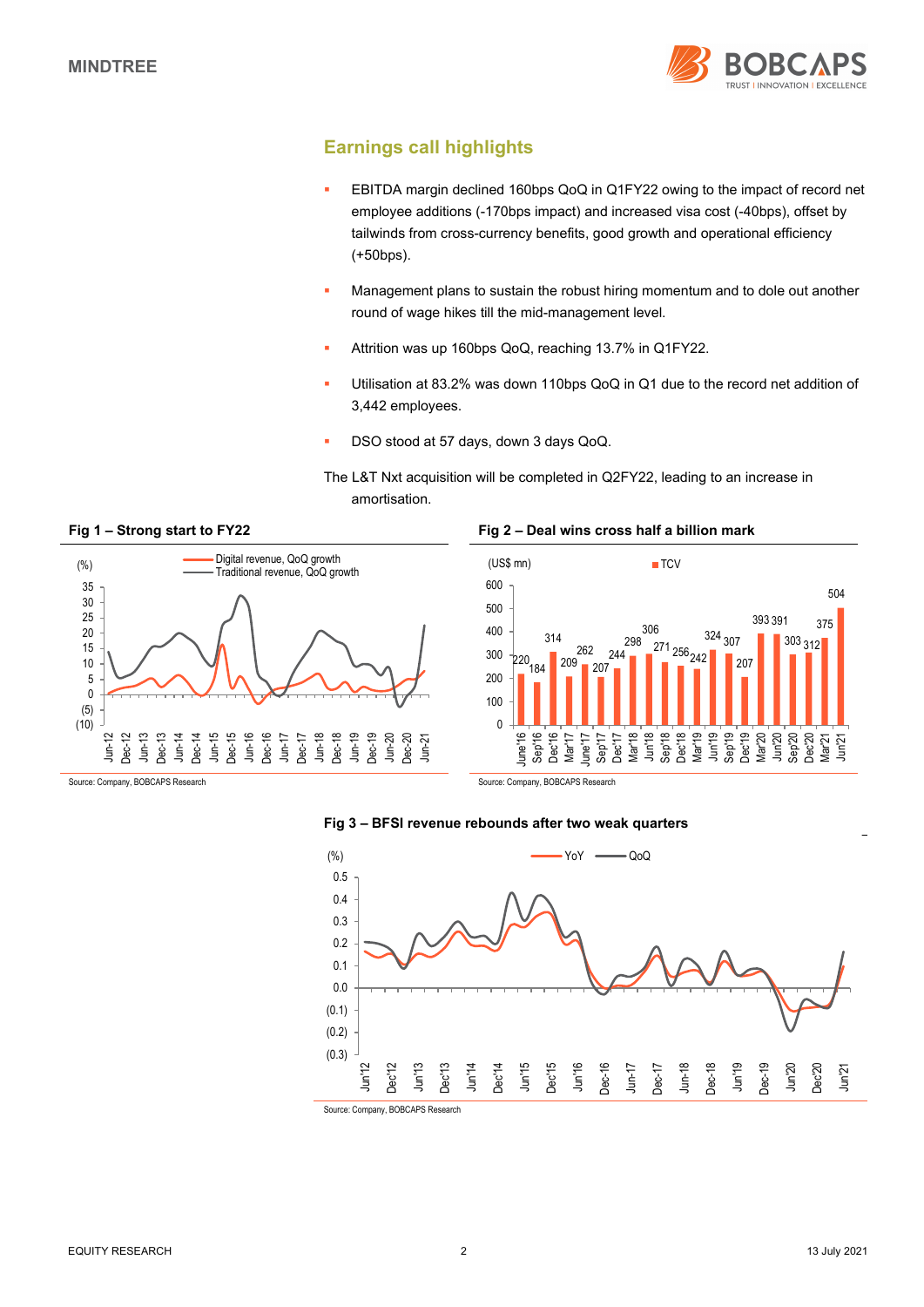

### **Fig 4 – Quarterly performance**

| $(Rs$ mn $)$                      | Q1FY22 | Q1FY21    | YoY (%)                  | Q4FY21 | QoQ (%)                  | <b>FY21</b> | <b>FY20</b> | YoY (%) |
|-----------------------------------|--------|-----------|--------------------------|--------|--------------------------|-------------|-------------|---------|
| Revenues (US\$ mn)                | 310.5  | 253.2     | 22.6                     | 288.2  | 7.7                      | 1,113       | 1,089       | 2.2     |
| Revenue                           | 22,917 | 19,088    | 20.1                     | 21,093 | 8.6                      | 82,358      | 77,643      | 6.1     |
| <b>Operating Expenditure</b>      | 18,272 | 15,870    | 15.1                     | 16,467 | 11.0                     | 65,966      | 67,020      | (1.6)   |
| Cost of revenues                  | 13,673 | 12,778    | 7.0                      | 13,123 | 4.2                      | 52,197      | 50,647      | 3.1     |
| as % of sales                     | 59.7   | 66.9      |                          | 62.2   | $\blacksquare$           | 63.4        | 65.2        |         |
| SG&A expenses                     | 4,599  | 3,092     | 48.7                     | 3,344  | 37.5                     | 13,769      | 16,373      | (15.9)  |
| as % of sales                     | 20.1   | 16.2      | 23.9                     | 15.9   |                          | 16.7        | 21.1        |         |
| <b>EBITDA</b>                     | 4,645  | 3,218     | 44.3                     | 4,626  | 0.4                      | 16,392      | 10,623      | 54.3    |
| Depreciation                      | 582    | 597       | (2.5)                    | 713    | (18.4)                   | 2,461       | 2,754       | (10.6)  |
| <b>EBIT</b>                       | 4,063  | 2,621     | 55.0                     | 3,913  | 3.8                      | 13,931      | 7,869       | 77.0    |
| Other Income                      | 589    | 275       | 114.2                    | 275    | 114.2                    | 1,252       | 419         | 198.8   |
| PBT                               | 4,652  | 2,896     | 60.6                     | 4,188  | 11.1                     | 15,183      | 8,288       | 83.2    |
| <b>Total Tax</b>                  | 1,218  | 768       | 58.6                     | 1,015  | 20.0                     | 3,911       | 1,979       | 97.6    |
| <b>Adjusted PAT</b>               | 3,434  | 2,128     | 61.4                     | 3,173  | 8.2                      | 11,272      | 6,309       | 78.7    |
| Other comprehensive income/(loss) | 288    | 894       | $\overline{\phantom{a}}$ | 288    | $\overline{\phantom{a}}$ | 2,872       | $-2,118$    |         |
| <b>APAT after MI</b>              | 3,722  | 3,022     | 23.2                     | 3,461  | 7.5                      | 14,144      | 4,191       | 237.5   |
| Extra ordinary items              | 0      | $\pmb{0}$ | $\overline{a}$           | 0      | $\overline{\phantom{a}}$ | 0           | 0           |         |
| <b>Reported PAT</b>               | 3,722  | 3,022     | 23.2                     | 3,461  | 7.5                      | 14,144      | 4,283       | 230.2   |
| Reported EPS                      | 20.9   | 12.9      | 61.4                     | 19.3   | 8.2                      | 68          | 38          | 78.7    |
| Margins (%)                       |        |           | (bps)                    |        | (bps)                    |             |             | (bps)   |
| <b>EBITDA</b>                     | 20.3   | 16.9      | 340                      | 21.9   | (160)                    | 19.9        | 13.7        | 620     |
| <b>EBIT</b>                       | 17.7   | 13.7      | 400                      | 18.6   | (80)                     | 16.9        | 10.1        | 680     |
| EBT                               | 20.3   | 15.2      | 510                      | 19.9   | 40                       | 18.4        | 10.7        | 780     |
| PAT                               | 16.2   | 15.8      | 40                       | 16.4   | (20)                     | 17.2        | 5.4         | 1,180   |
| <b>Effective Tax Rate</b>         | 26.2   | 26.5      | (30)                     | 24.2   | 190                      | 25.8        | 23.9        | 190     |

Source: Company, BOBCAPS Research

### **Fig 5 – Operating metrics**

| (US\$ terms)                         | Q1FY22 (% Contr. to Rev) | $QoQ$ (%) | YoY (%) |
|--------------------------------------|--------------------------|-----------|---------|
| Deal wins                            | 504                      | 34.4      | 28.9    |
| <b>Revenue by Geography</b>          |                          |           |         |
| North America                        | 76.6                     | 7.7       | 18.9    |
| Europe                               | 16.2                     | 11.2      | 51.6    |
| <b>Revenue by Vertical</b>           |                          |           |         |
| Communications, media and technology | 45.4                     | 6.8       | 18.2    |
| <b>BFSI</b>                          | 18.2                     | 6.6       | 9.9     |
| Manufacturing & Retail               | 22.1                     | 6.3       | 31.6    |
| Travel, Media and Services           | 13.3                     | 12.8      | 46.9    |
| <b>Client Concentration</b>          |                          |           |         |
| <b>Top Client</b>                    | 27.4                     | 5.4       | 11.6    |
| Top 5 Clients                        | 38.5                     | 7.5       | 10.1    |
| Top 10 Clients                       | 47.5                     | 8.2       | 12.0    |
| Non-Top 10 Clients                   | 52.5                     | 7.3       | 34.1    |

Source: Company, BOBCAPS Research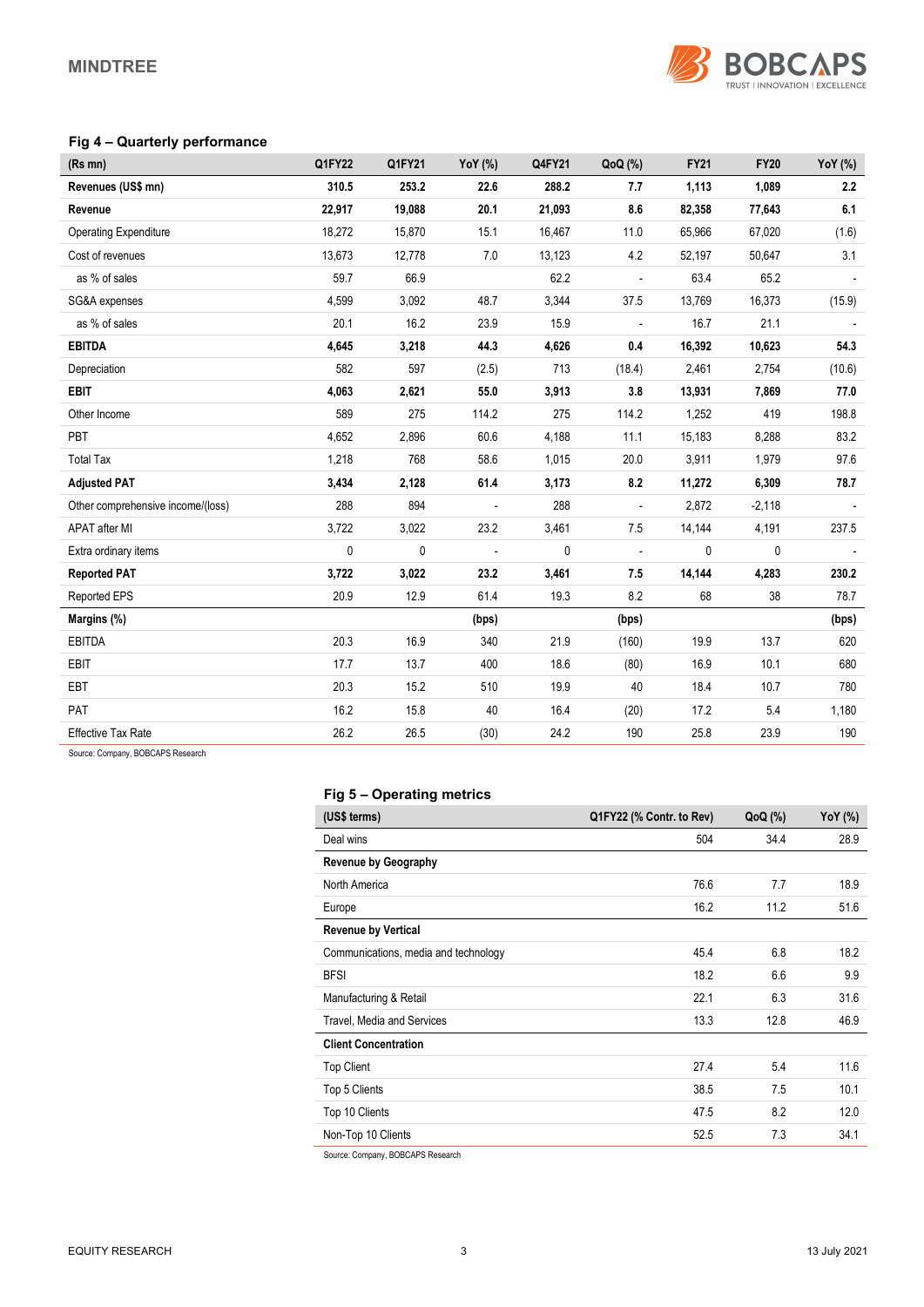

## **Valuation methodology**

We tweak our FY22/FY23 EPS estimates by -0.7%/+1% to bake in the Q1FY22 performance. Rolling valuations forward, we have a revised Jun'22 TP of Rs 2,270 (Rs 2,180 earlier), set at an unchanged one-year forward P/E of 23.4x, which is one standard deviation above the last five-year average.

Following a 45%+ stock upmove in the last six months, MTCL's valuations look full at 26.7x FY23 P/E. Moreover, we believe the company's delivery engine will be sorely tested amid rising supply challenges. With another round of wage hikes (effective Jul'21), high subcontracting expenses and sustained elevated hiring levels, we see limited scope for further margin expansion in the near future, heralding a possible end to the consensus earnings upgrade cycle for MTCL. We thus downgrade our rating to SELL from ADD.

### **Fig 6 – Revised estimates**

|                    | FY22E  |            |                          |         | FY24E      |                          |            |
|--------------------|--------|------------|--------------------------|---------|------------|--------------------------|------------|
| $(Rs$ mn $)$       | Old    | <b>New</b> | Change (%)               | Old     | <b>New</b> | Change (%)               | <b>New</b> |
| Revenues (US\$ mn) | 1,272  | 1,300      | 2.2                      | 1,412   | 1,443      | 2.2                      | 1,614      |
| YoY Growth (%)     | 18.2   | 20.8       | $\overline{\phantom{a}}$ | 11.0    | 11.0       | $\overline{\phantom{a}}$ | 11.8       |
| Revenues           | 96,844 | 98,486     | 1.7                      | 110,496 | 112,947    | 2.2                      | 126,311    |
| <b>EBITDA</b>      | 21,553 | 20,603     | (4.4)                    | 23,059  | 22,874     | (0.8)                    | 26,858     |
| EBITDA margin (%)  | 22.3   | 20.9       | -                        | 20.9    | 20.3       | $\overline{\phantom{0}}$ | 21.3       |
| Net profits        | 14,538 | 14,436     | (0.7)                    | 15.295  | 15,453     | 1.0                      | 18,466     |
| EPS (Rs)           | 88.3   | 87.7       | (0.7)                    | 92.9    | 93.9       | 1.0                      | 112.2      |

Source: BOBCAPS Research

### **Key risks**

Upside risks to our estimates are:

- a sharp pick-up in Covid-hit verticals, and
- strong margin execution despite supply constraints.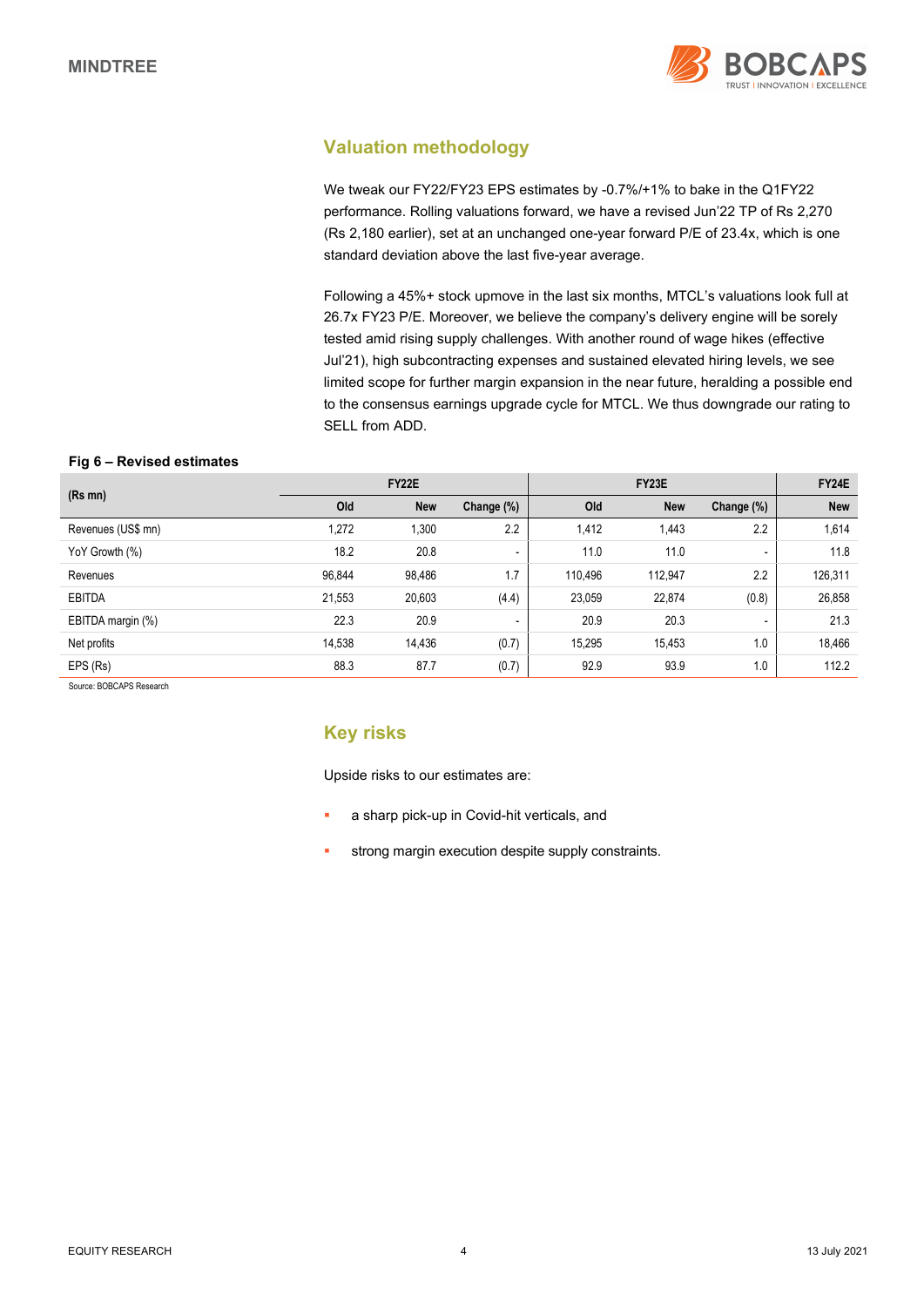

## **Sector recommendation snapshot**

| <b>Stock</b>                     | <b>Ticker</b>   | Market Cap (US\$ bn) | Price (Rs) | Target (Rs) | Rating     |
|----------------------------------|-----------------|----------------------|------------|-------------|------------|
| <b>HCL Technologies</b>          | <b>HCLT IN</b>  | 35                   | 968        | 1,190       | <b>BUY</b> |
| Info Edge                        | <b>INFOE IN</b> | 9                    | 5,157      | 2,880       | SELL       |
| Infosys                          | <b>INFO IN</b>  | 88                   | 1,545      | 1,540       | <b>ADD</b> |
| <b>L&amp;T</b> Infotech          | LTI IN          | 9                    | 4,018      | 4,710       | <b>BUY</b> |
| Mindtree                         | <b>MTCL IN</b>  | 6                    | 2,496      | 2,270       | SELL       |
| Mphasis                          | MPHL IN         | 5                    | 2,191      | 1,580       | SELL       |
| <b>Persistent Systems</b>        | <b>PSYS IN</b>  | 3                    | 2,755      | 1,340       | SELL       |
| <b>Tata Consultancy Services</b> | <b>TCS IN</b>   | 161                  | 3,188      | 3,890       | <b>BUY</b> |
| Tech Mahindra                    | <b>TECHM IN</b> | 12                   | 1,050      | 1,190       | <b>BUY</b> |
| Wipro                            | <b>WPRO IN</b>  | 40                   | 525        | 470         | ADD        |

Source: BOBCAPS Research, NSE | Price as of 13 Jul 2021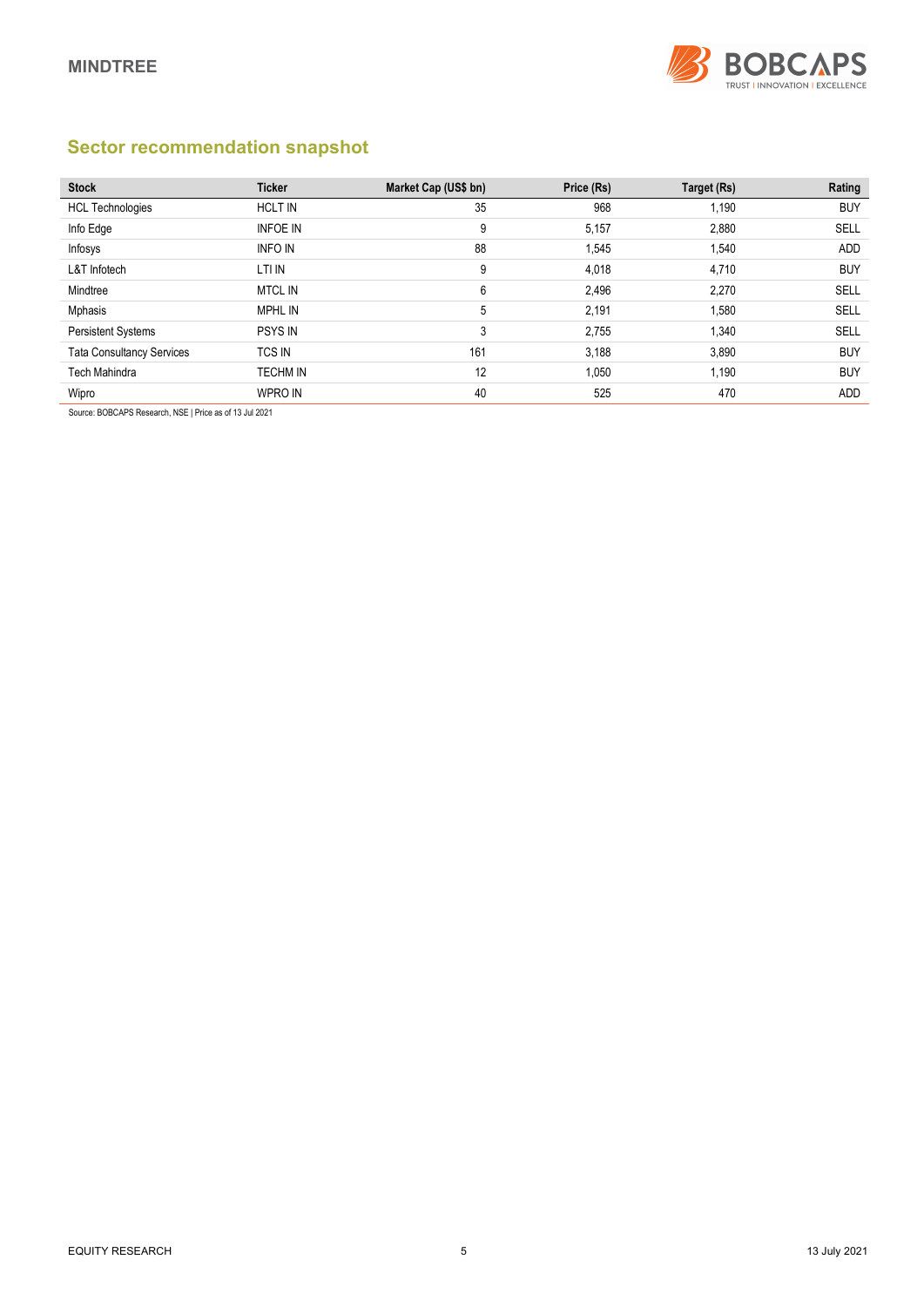

## **Financials**

### **Income Statement**

| Y/E 31 Mar (Rs mn)         | <b>FY20A</b> | <b>FY21A</b> | <b>FY22E</b> | FY23E   | FY24E   |
|----------------------------|--------------|--------------|--------------|---------|---------|
| Total revenue              | 77,643       | 79,678       | 98,486       | 112,947 | 126,311 |
| <b>EBITDA</b>              | 10,623       | 16,426       | 20,603       | 22,874  | 26,858  |
| Depreciation               | 2.754        | 2.596        | 2.315        | 2.582   | 2,857   |
| EBIT                       | 7.869        | 13.830       | 18,288       | 20,292  | 24.001  |
| Net interest inc./(exp.)   | (529)        | (504)        | (519)        | (600)   | (640)   |
| Other inc./(exp.)          | 948          | 1.656        | 1.650        | 1.476   | 1,935   |
| <b>Exceptional items</b>   | 0            | 0            | U            |         |         |
| EBT                        | 8,288        | 14.982       | 19.419       | 21,168  | 25,296  |
| Income taxes               | 1.979        | 3.879        | 4.984        | 5.715   | 6.830   |
| Extraordinary items        | 0            | 0            | 0            | Ω       |         |
| Min. int./Inc. from assoc. | 0            | 0            | 0            | ŋ       | U       |
| Reported net profit        | 6.309        | 11,103       | 14.436       | 15,453  | 18.466  |
| Adjustments                | 0            | 0            | 0            | Ω       | U       |
| Adjusted net profit        | 6.309        | 11,103       | 14.436       | 15.453  | 18.466  |

### **Balance Sheet**

| Y/E 31 Mar (Rs mn)              | <b>FY20A</b> | <b>FY21A</b> | FY22E  | FY23E    | FY24E        |
|---------------------------------|--------------|--------------|--------|----------|--------------|
| Accounts payables               | 0            | 0            | 0      | 0        | 0            |
| Other current liabilities       | 17,690       | 17,914       | 24,284 | 27,850   | 31,145       |
| Provisions                      | 2,304        | 2,510        | 2,159  | 2,476    | 2,768        |
| Debt funds                      | 0            | 0            | 0      | 0        | U            |
| Other liabilities               | $\mathbf{0}$ | 0            | 0      | 0        | 0            |
| Equity capital                  | 1,642        | 1,647        | 1,647  | 1,647    | 1,647        |
| Reserves & surplus              | 29,926       | 41,547       | 48,366 | 57,310   | 67,997       |
| Shareholders' fund              | 31,568       | 43,194       | 50,013 | 58,957   | 69,644       |
| <b>Total liab. and equities</b> | 51,562       | 63,618       | 76,456 | 89,282   | 103,558      |
| Cash and cash eq.               | 5,870        | 7,597        | 13,428 | 22,913   | 34,454       |
| Accounts receivables            | 14,389       | 12,742       | 18,888 | 21,661   | 24,224       |
| Inventories                     | $\mathbf{0}$ | 0            | 0      | $\Omega$ | <sup>0</sup> |
| Other current assets            | 5,107        | 4,910        | 6,746  | 7,736    | 8,651        |
| Investments                     | 7.748        | 20,468       | 20,468 | 20,468   | 20,468       |
| Net fixed assets                | 13,469       | 13,993       | 12,524 | 11,507   | 10,215       |
| <b>CWIP</b>                     | 136          | 224          | 224    | 224      | 224          |
| Intangible assets               | 4,732        | 4,732        | 4,732  | 4,732    | 4,732        |
| Deferred tax assets, net        | 1,835        | 355          | 355    | 355      | 355          |
| Other assets                    | 3.148        | 3,553        | 4,047  | 4,642    | 5,191        |
| <b>Total assets</b>             | 51,566       | 63,618       | 76,456 | 89,282   | 103,558      |

#### **Cash Flows**

| $Y/E$ 31 Mar (Rs mn)       | <b>FY20A</b> | <b>FY21A</b> | FY22E   | FY23E    | FY24E    |
|----------------------------|--------------|--------------|---------|----------|----------|
| Cash flow from operations  | 7,754        | 5,557        | 12,295  | 16,684   | 19,589   |
| Capital expenditures       | (1, 496)     | (305)        | (1,515) | (1, 565) | (1, 565) |
| Change in investments      | 0            |              | 0       |          | 0        |
| Other investing cash flows | 419          | 1,152        | 1,131   | 876      | 1,295    |
| Cash flow from investing   | (1,077)      | 847          | (384)   | (689)    | (270)    |
| Equities issued/Others     | 0            | 0            | 0       |          | 0        |
| Debt raised/repaid         | 0            |              | 0       | 0        | 0        |
| Interest expenses          | 0            | 0            | 0       | 0        | 0        |
| Dividends paid             | (3,369)      | (4,677)      | (6,081) | (6, 509) | (7, 778) |
| Other financing cash flows | 0            | 0            | 0       |          | 0        |
| Cash flow from financing   | (3, 369)     | (4,677)      | (6,081) | (6,509)  | (7, 778) |
| Chg in cash & cash eq.     | 3,308        | 1,727        | 5,830   | 9,485    | 11,541   |
| Closing cash & cash eq.    | 5,870        | 7,598        | 13.428  | 22.913   | 34.454   |

| <b>Y/E 31 Mar (Rs)</b>            | <b>FY20A</b> | <b>FY21A</b> | FY22E | FY23E | FY24E |
|-----------------------------------|--------------|--------------|-------|-------|-------|
| <b>Reported EPS</b>               | 38.3         | 67.4         | 87.7  | 93.9  | 112.2 |
| <b>Adjusted EPS</b>               | 38.3         | 67.4         | 87.7  | 93.9  | 112.2 |
| Dividend per share                | 17.0         | 23.6         | 30.7  | 32.8  | 39.3  |
| Book value per share              | 191.7        | 262.3        | 303.8 | 358.1 | 423.0 |
| <b>Valuations Ratios</b>          |              |              |       |       |       |
| $Y/E$ 31 Mar $(x)$                | <b>FY20A</b> | <b>FY21A</b> | FY22E | FY23E | FY24E |
| <b>EV/Sales</b>                   | 5.3          | 5.1          | 4.1   | 3.5   | 3.1   |
| EV/EBITDA                         | 38.5         | 24.8         | 19.6  | 17.5  | 14.6  |
| Adjusted P/E                      | 65.1         | 37.0         | 28.5  | 26.6  | 22.3  |
| P/BV                              | 13.0         | 9.5          | 8.2   | 7.0   | 5.9   |
| <b>DuPont Analysis</b>            |              |              |       |       |       |
| Y/E 31 Mar (%)                    | <b>FY20A</b> | <b>FY21A</b> | FY22E | FY23E | FY24E |
| Tax burden (Net profit/PBT)       | 76.1         | 74.1         | 74.3  | 73.0  | 73.0  |
| Interest burden (PBT/EBIT)        | 105.3        | 108.3        | 106.2 | 104.3 | 105.4 |
| EBIT margin (EBIT/Revenue)        | 10.1         | 17.4         | 18.6  | 18.0  | 19.0  |
| Asset turnover (Rev./Avg TA)      | 166.3        | 138.3        | 140.6 | 136.3 | 131.0 |
| Leverage (Avg TA/Avg Equity)      | 1.4          | 1.5          | 1.5   | 1.5   | 1.5   |
| Adjusted ROAE                     | 19.5         | 29.7         | 31.0  | 28.4  | 28.7  |
| <b>Ratio Analysis</b>             |              |              |       |       |       |
| <b>Y/E 31 Mar</b>                 | <b>FY20A</b> | <b>FY21A</b> | FY22E | FY23E | FY24E |
| YoY growth (%)                    |              |              |       |       |       |
| Revenue                           | 10.6         | 2.6          | 23.6  | 14.7  | 11.8  |
| EBITDA                            | (0.2)        | 54.6         | 25.4  | 11.0  | 17.4  |
| Adjusted EPS                      | (16.3)       | 76.0         | 30.0  | 7.0   | 19.5  |
| Profitability & Return ratios (%) |              |              |       |       |       |
| EBITDA margin                     | 13.7         | 20.6         | 20.9  | 20.3  | 21.3  |
| <b>EBIT</b> margin                | 10.1         | 17.4         | 18.6  | 18.0  | 19.0  |
| Adjusted profit margin            | 8.1          | 13.9         | 14.7  | 13.7  | 14.6  |
| Adjusted ROAE                     | 19.5         | 29.7         | 31.0  | 28.4  | 28.7  |
| <b>ROCE</b>                       | 27.9         | 45.0         | 50.5  | 55.7  | 67.2  |
| Working capital days (days)       |              |              |       |       |       |
| Receivables                       | 65           | 62           | 59    | 66    | 66    |
| Inventory                         | $\mathbf{0}$ | 0            | 0     | 0     | 0     |
| Payables                          | 68           | 103          | 99    | 106   | 108   |
| Ratios (x)                        |              |              |       |       |       |
|                                   |              |              |       |       |       |
| Gross asset turnover              | 6.6          | 5.8          | 7.4   | 9.4   | 11.6  |
| Current ratio                     | 1.4          | 1.4          | 1.6   | 1.9   | 2.1   |

Source: Company, BOBCAPS Research | Note: TA = Total Assets

Adjusted debt/equity (0.2) (0.2) (0.3) (0.4) (0.5)

Net interest coverage ratio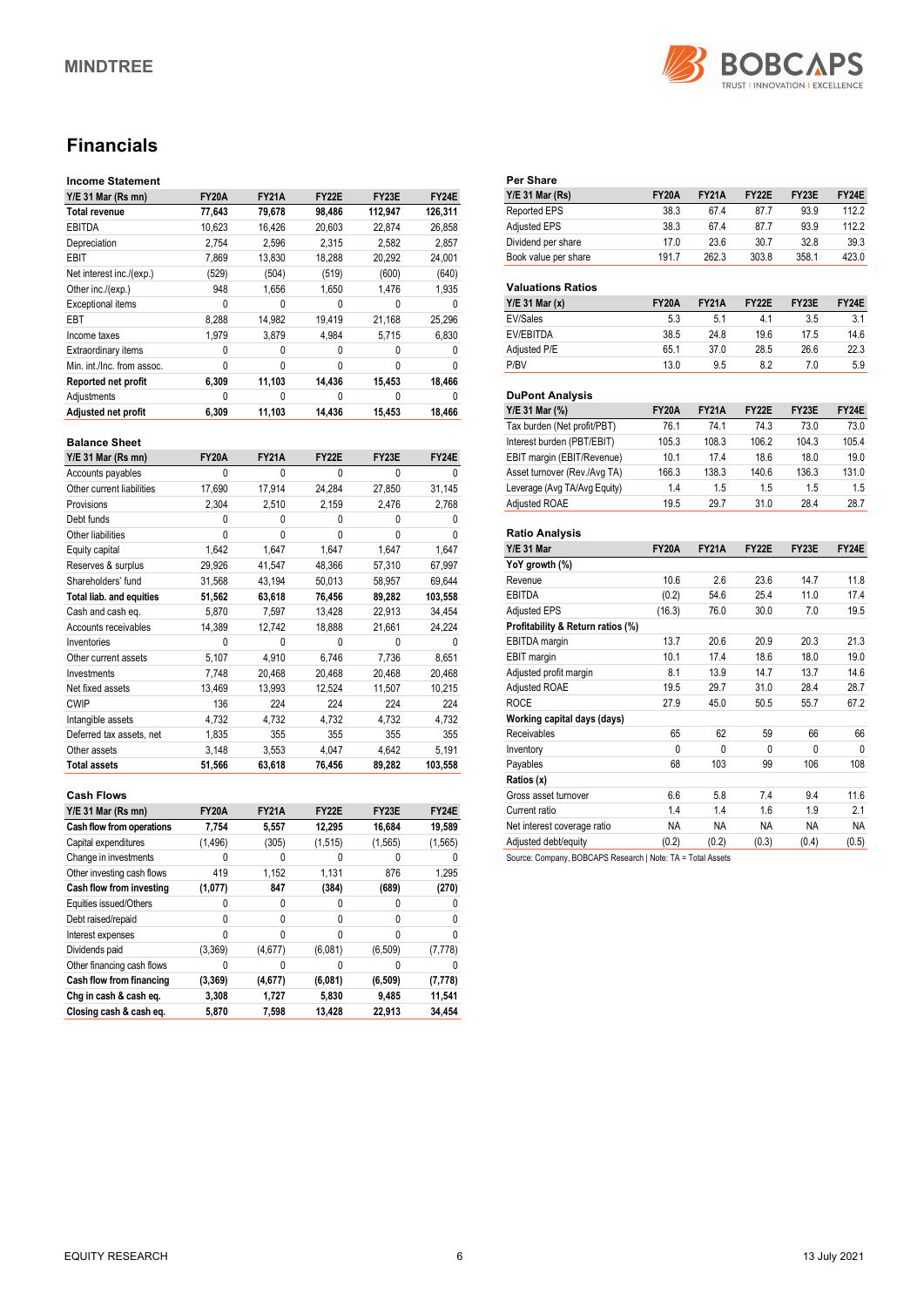

## **Disclaimer**

**Recommendation scale: Recommendations and Absolute returns (%) over 12 months** 

**BUY** – Expected return >+15%

**HOLD** – Expected return from -6% to +15%

**SELL** – Expected return <-6%

**Note:** Recommendation structure changed with effect from 21 June 2021

Our recommendation scale does not factor in short-term stock price volatility related to market fluctuations. Thus, our recommendations may not always be strictly in line with the recommendation scale as shown above.

### **Ratings and Target Price (3-year history): MINDTREE (MTCL IN)**



B – Buy, H – Hold, S – Sell, A – Add, R – Reduce

#### **Rating distribution**

As of 30 June 2021, out of 95 rated stocks in the BOB Capital Markets Limited (BOBCAPS) coverage universe, 44 have BUY ratings, 7 have HOLD ratings, 17 are rated ADD<sup>\*</sup>, 4 are rated REDUCE<sup>\*</sup> and 23 are rated SELL. None of these companies have been investment banking clients in the last 12 months. (\*Our ADD and REDUCE ratings are in the process of being migrated to the new recommendation structure.)

#### **Analyst certification**

The research analyst(s) authoring this report hereby certifies that (1) all of the views expressed in this research report accurately reflect his/her personal views about the subject company or companies and its or their securities, and (2) no part of his/her compensation was, is, or will be, directly or indirectly, related to the specific recommendation(s) or view(s) in this report. Analysts are not registered as research analysts by FINRA and are not associated persons of BOBCAPS.

#### **General disclaimers**

BOBCAPS is engaged in the business of Institutional Stock Broking and Investment Banking. BOBCAPS is a member of the National Stock Exchange of India Limited and BSE Limited and is also a SEBI-registered Category I Merchant Banker. BOBCAPS is a wholly owned subsidiary of Bank of Baroda which has its various subsidiaries engaged in the businesses of stock broking, lending, asset management, life insurance, health insurance and wealth management, among others.

BOBCAPS's activities have neither been suspended nor has it defaulted with any stock exchange authority with whom it has been registered in the last five years. BOBCAPS has not been debarred from doing business by any stock exchange or SEBI or any other authority. No disciplinary action has been taken by any regulatory authority against BOBCAPS affecting its equity research analysis activities.

BOBCAPS has obtained registration as a Research Entity under SEBI (Research Analysts) Regulations, 2014, having registration No.: INH000000040 valid till 03 February 2025. BOBCAPS is also a SEBI-registered intermediary for the broking business having SEBI Single Registration Certificate No.: INZ000159332 dated 20 November 2017.

BOBCAPS prohibits its analysts, persons reporting to analysts, and members of their households from maintaining a financial interest in the securities or derivatives of any companies that the analysts cover. Additionally, BOBCAPS prohibits its analysts and persons reporting to analysts from serving as an officer, director, or advisory board member of any companies that the analysts cover.

Our salespeople, traders, and other professionals may provide oral or written market commentary or trading strategies to our clients that reflect opinions contrary to the opinions expressed herein, and our proprietary trading and investing businesses may make investment decisions that are inconsistent with the recommendations expressed herein. In reviewing these materials, you should be aware that any or all of the foregoing, among other things, may give rise to real or potential conflicts of interest. Additionally, other important information regarding our relationships with the company or companies that are the subject of this material is provided herein.

This material should not be construed as an offer to sell or the solicitation of an offer to buy any security in any jurisdiction where such an offer or solicitation would be illegal. We are not soliciting any action based on this material. It is for the general information of BOBCAPS's clients. It does not constitute a personal recommendation